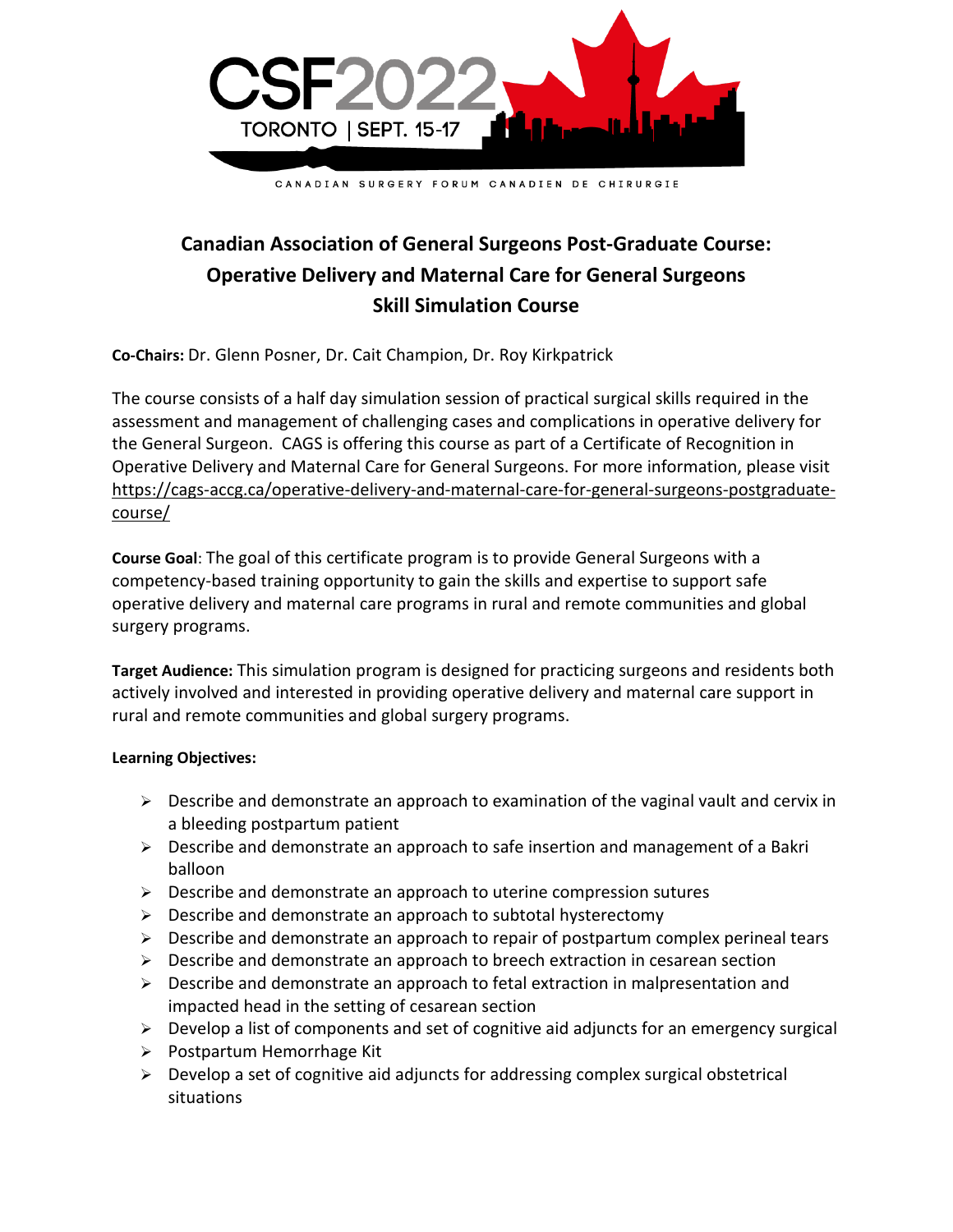

## **Agenda:**

13:00-13:15 – Introduction

13:15-14:15 – Surgical skills in managing postpartum hemorrhage

- $\triangleright$  Examination of the vaginal vault and cervix in postpartum hemorrhage
- $\triangleright$  Insertion and management of a Bakri balloon
- $\triangleright$  Uterine compression sutures
- ➢ Subtotal hysterectomy

14:15-14:30 – Break

14:30-15:30 – Skills in managing complex extractions & situations

- ➢ Breech extraction
- $\triangleright$  Malpresentation extraction
- ➢ Impacted head extraction
- ➢ Symphysiotomy
- $\triangleright$  Repair of complex perineal tears

15:30-15:45 – Break

15:45-16:45 – Creating toolkits and cognitive aids for quality improvement

- $\triangleright$  Components of a PPH kit
- $\triangleright$  Cognitive aids in managing PPH
- $\triangleright$  Cognitive aids and team approaches in managing complex surgical obstetrical situations

Trigger video for discussion

16:45-17:00 – Course Wrap-Up

## **References:**

Posner, G., Dy, J., Black A., and Jones, GD. (2013) Oxorn-Foote Human Labor and Birth (6e). McGraw-Hill.

**Accreditations:** This event is an Accredited Simulation Activity (Section 3) as defined by the Maintenance of Certification Program of the Royal College of Physicians and Surgeons of Canada and approved by Canadian Association of General Surgeons. You may claim a maximum of 4 hours.